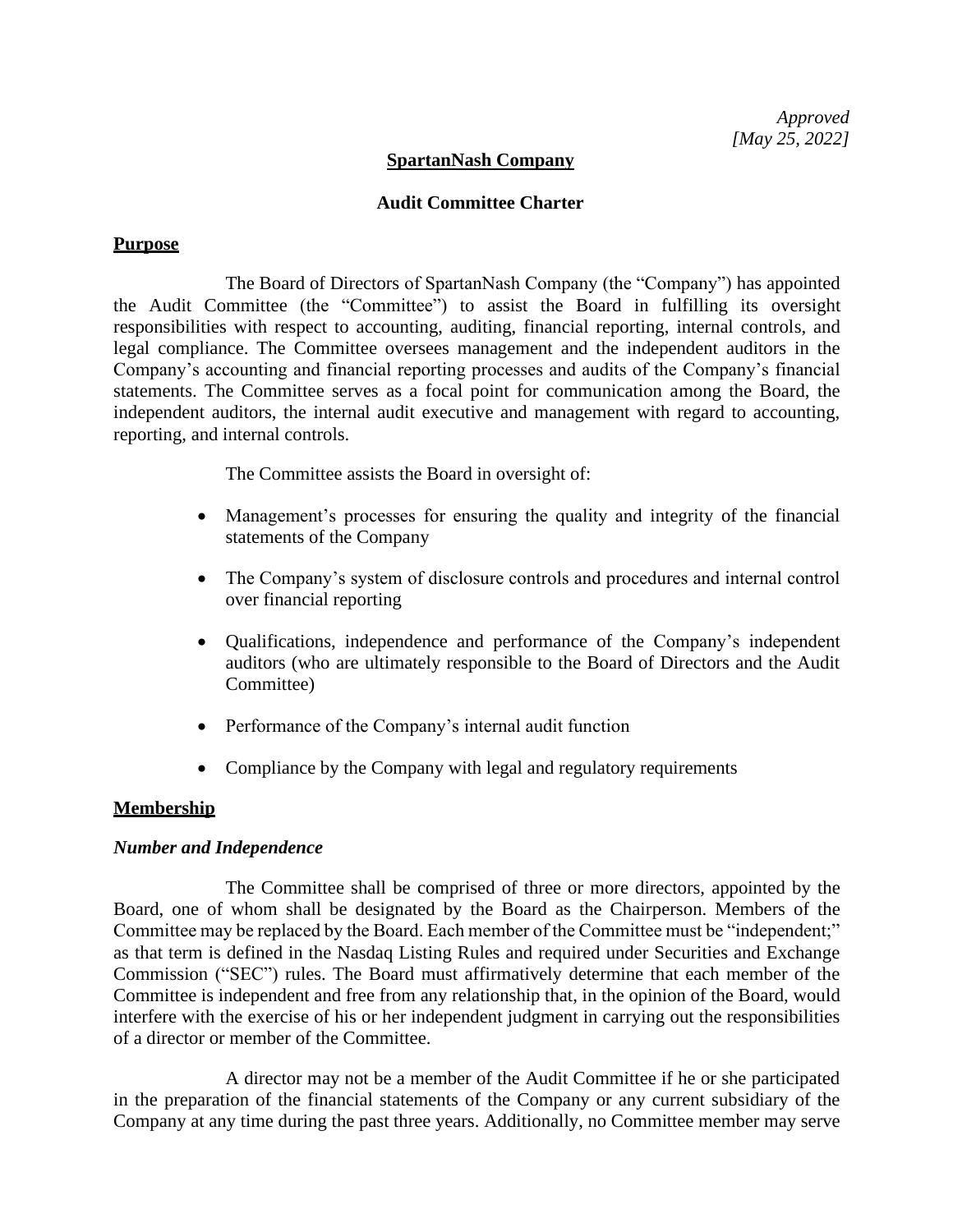on the Audit Committee of more than three publicly-traded companies while sitting on this Committee without a specific Board determination that such simultaneous service will not impair the ability of such Committee member to serve on the Committee.

If a member of the Committee ceases to be independent due to circumstances beyond his or her reasonable control, the Company must regain compliance with the independence requirements by the earlier of its next annual shareholders' meeting or one year from the occurrence of the event that caused the loss of independence. If such loss of independence occurs and the Company relies on this grace period, the Company must provide notice to Nasdaq immediately upon learning of the event or circumstance that caused the loss of independence.

# *Knowledge and Experience of All Members*

Each member of the Committee must be able to read and understand fundamental financial statements, including the Company's balance sheet, income statement, and cash flow statement.

## *Audit Committee Financial Expert*

At least one member of the Committee must be a person whom the Board has determined has past employment experience in finance or accounting, requisite professional certification in accounting, or any other comparable experience or background which results in the individual's financial sophistication and is an "audit committee financial expert" as that term is defined by applicable regulations of the SEC.

# **Authority and Responsibilities**

### *General*

The Committee has the full power and authority to perform the responsibilities of a public company audit committee under applicable law, regulations, stock exchange listing standards, generally accepted accounting principles, and public company custom and practice.

The Committee has the full authority and responsibility to:

- Review the financial statements, periodic reports and other financial information that the Company files with the SEC or distributes to the public
- Review and discuss with management and the independent auditors the Company's annual audited financial statements and related footnotes to be included in the Company's Annual Report on Form 10-K ("Form 10-K") and the Company's quarterly unaudited financial statements and related footnotes to be included in the Company's Quarterly Report on Form 10-Q before they are filed with the SEC
- Review and discuss with management and the independent auditor significant financial reporting issues and judgments made in connection with the preparation of the Company's financial statements
- Review and discuss with management and the independent auditor the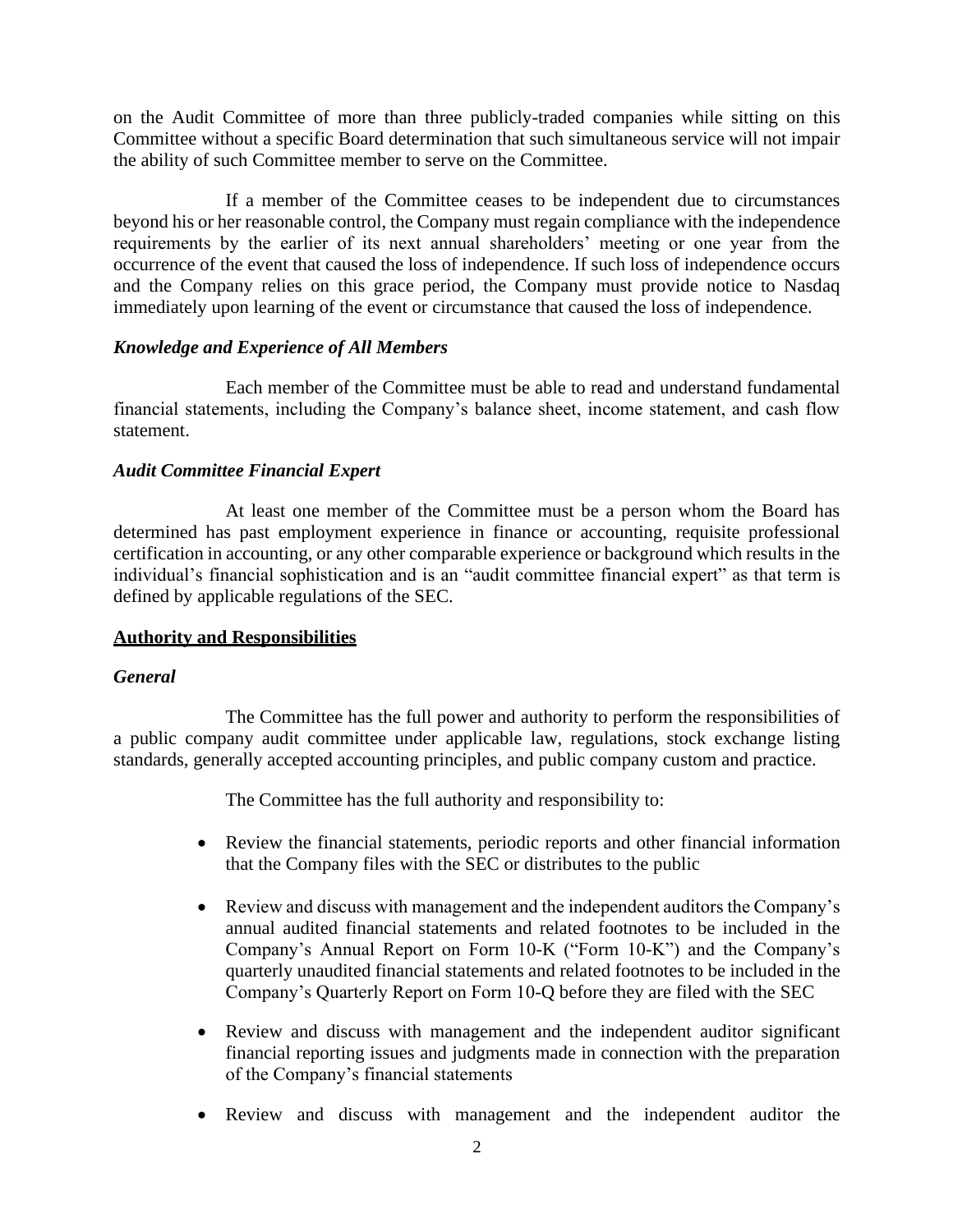certifications of the Company's principal officers, including any certification that relates to the disclosure of fraud involving management or other employees who have a significant role in the Company's internal controls

- Review, assess and discuss with management and the independent auditor the effect of regulatory and accounting initiatives on the Company's financial statements
- Review with management annual and quarterly earnings press releases, earnings guidance and other proposed disclosures of material financial information regarding the Company
- Review the independent auditor's management letter and management's response
- Prepare the Audit Committee's report required by SEC rules to be included in the Company's annual proxy statement
- Consider major changes and other questions regarding the appropriate auditing and accounting principles and practices for the Company
- Review with the Company's counsel legal and regulatory matters which may result in a material impact on the Company's financial statements or condition and notable reports or inquiries by regulators or governmental agencies
- Review with management the Company's major financial risk exposures
- Review the Company's controls and procedures relating to environmental, social and governance ("ESG") risks and disclosures, including oversight of data disclosed in the Company's ESG reporting
- Review summaries of budgets and expenditures for, and results of, capital projects
- Monitor compliance with the Company's Business Expense Reimbursement and Travel Policy on an annual basis
- Periodically receive management reports on information technology risks and initiatives
- Provide assistance to the Board of Directors in fulfilling its responsibilities with respect to the oversight of cybersecurity, data security, and the response to security breaches
- Hold a minimum of four meetings each year
- Meet in executive sessions with the internal audit executive, legal counsel and independent auditors to discuss any matter that the Committee or any of these persons believe should be discussed privately with the Committee

### *Assistance from Advisors and Personnel*

The Company's chief financial officer will serve as a resource to the Committee.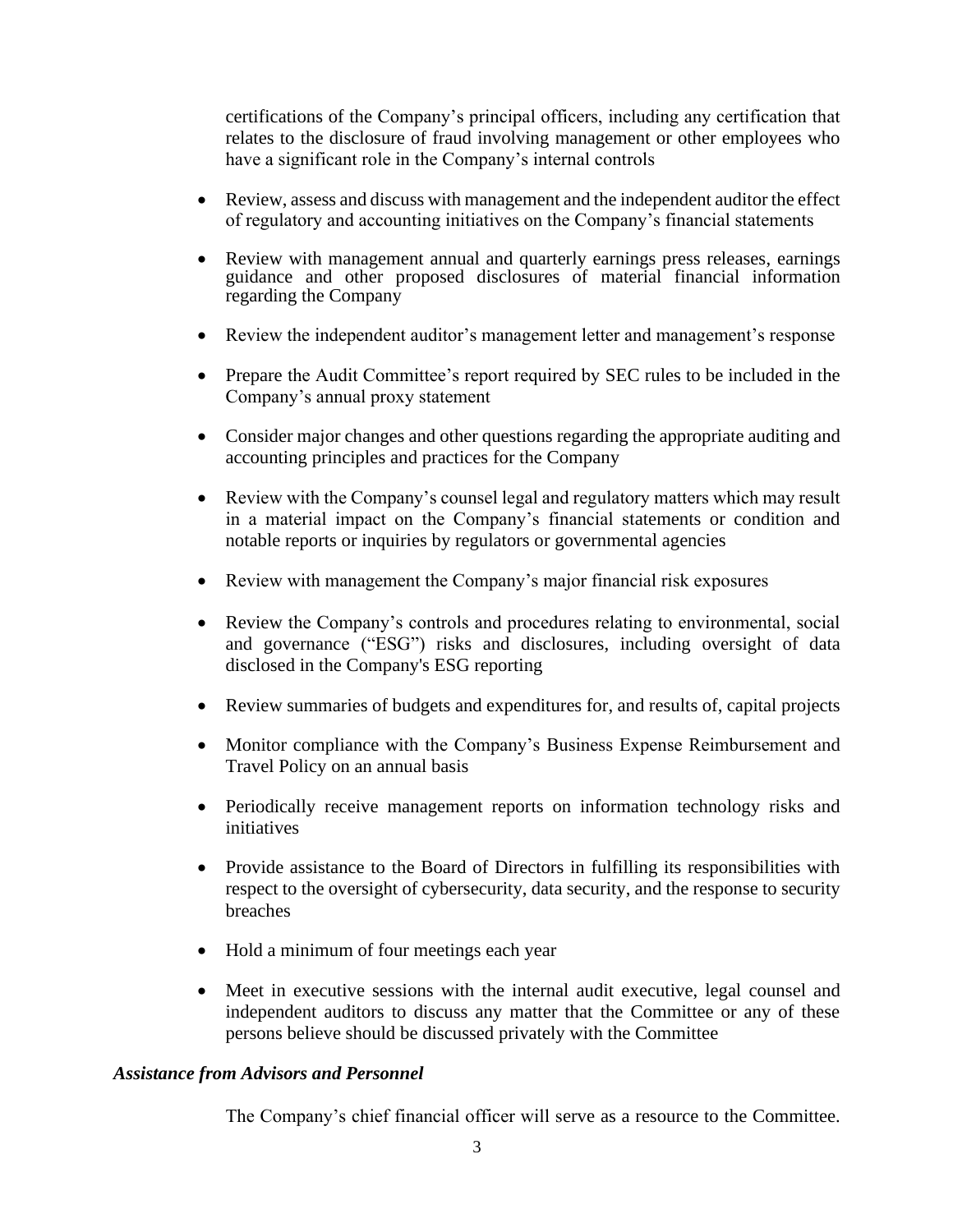In addition, the Committee may request any officer or employee of the Company to attend a meeting of the Committee or to meet with any members of, or advisors to, the Committee. The Committee has the direct authority to engage consultants, advisors and legal counsel to assist the Committee in fulfilling its responsibilities.

# *Funding*

The Company shall provide appropriate funding, as determined by the Committee, for payment of:

- Compensation to the independent auditors
- Compensation to any advisers employed by the Committee
- Ordinary administrative expenses of the Committee that are necessary or appropriate in carrying out its duties

## *Independent Auditors*

The Committee has direct authority and responsibility for the appointment, compensation, retention and oversight of the work of any accounting firm engaged for the purpose of preparing or issuing an audit report or performing other audit, review or attestation services for the Company. The Committee is also directly responsible for the resolution of disagreements between management and the independent auditors regarding financial reporting. Independent auditors report directly to the Committee.

The Committee shall review the qualifications and performance of the independent auditors of the Company at least annually. The Committee shall review the independence, effectiveness and objectivity of the independent auditors of the Company at least annually. The Committee shall discuss with the independent auditors any relationships or services that may affect the independent auditors' objectivity or independence. If the Committee is not satisfied with the independent auditors' assurances of independence, it shall take appropriate action to ensure the independence of the independent auditors. The Committee shall approve policies and procedures for hiring employees and former employees of the independent auditor.

The Committee shall, at least annually, obtain and review a report by the independent auditor describing: (i) the firm's internal quality-control procedures; (ii) any material issues raised by (a) the most recent internal quality-control review or peer review of the firm, or (b) any inquiry or investigation by governmental or professional authorities, within the preceding five years, respecting one or more independent audits carried out by the firm, and any steps taken to deal with any such issues; and (iii) all relationships between the independent auditor and the Company.

The Committee has direct authority and responsibility to oversee the independence of the independent auditor. The Committee shall require receipt of, and shall review, a formal written statement of the independent auditors delineating all relationships between the independent auditor and the Company, consistent with the standards of the Public Company Accounting Oversight Board ("PCAOB"). The Committee shall discuss with the independent auditor the independent auditor's independence, including a discussion of any disclosed relationships or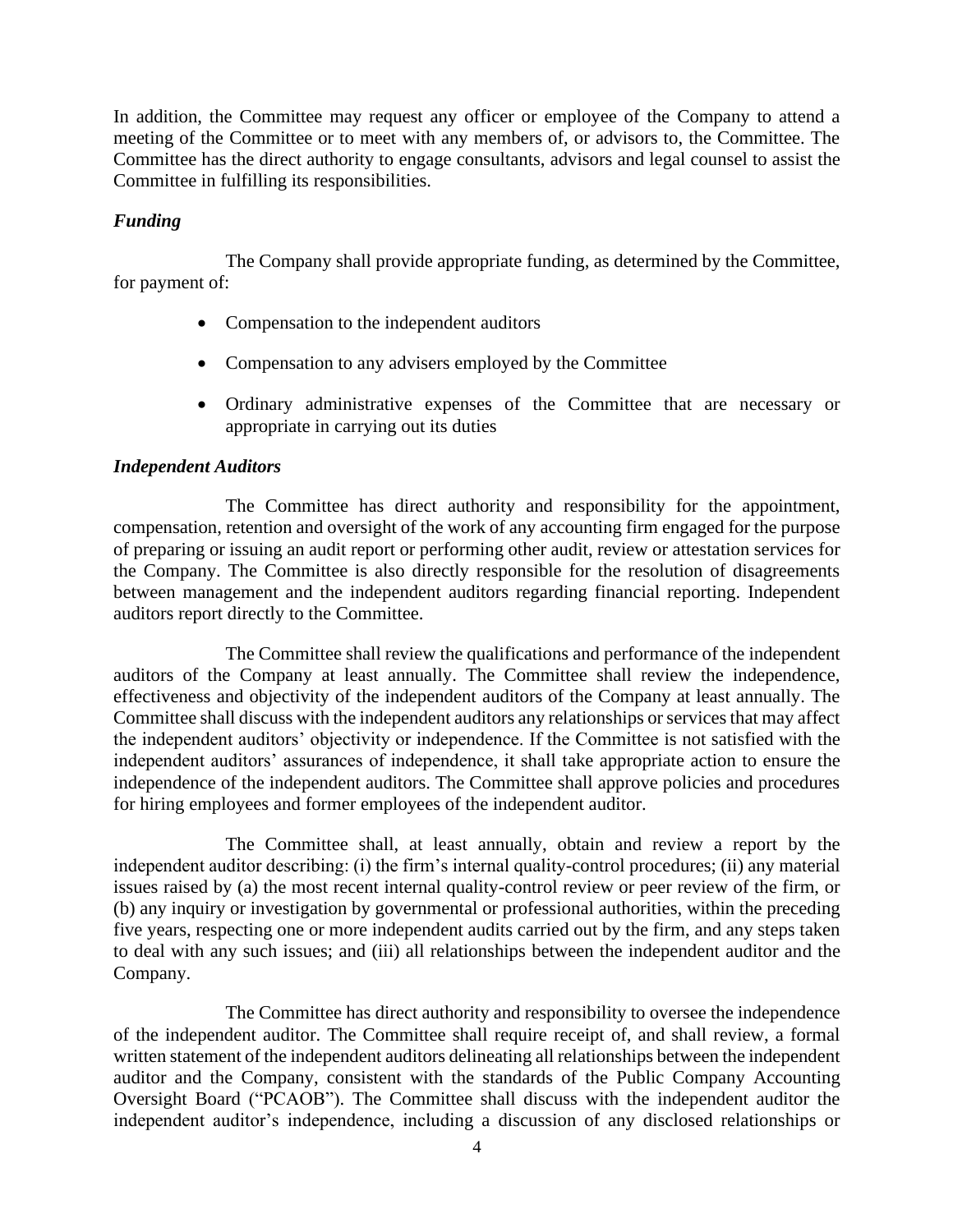services that may impact the objectivity and independence of the independent auditor. In addition, the Committee shall oversee the regular rotation of the lead (or coordinating) audit partner (having primary responsibility for the audit), or the audit partner responsible for reviewing the audit as required by law and consider whether there should be regular rotation of the independent auditor in order to ensure continuing independence of the Company's independent auditor.

The Committee shall require and review reports from the independent auditors that address the following:

- Critical accounting policies and practices to be used
- Any critical audit matters arising from the current period audit
- Alternative treatments of financial information within generally accepted accounting principles that have been discussed with management officials of the Company, ramifications of the use of such alternative disclosures and treatments, and the treatment preferred by the independent auditors
- Other material written communications between the independent auditors and the management of the Company, including any management letters or schedules of unadjusted differences
- Attestation on the Company's internal control over financial reporting

The Committee shall discuss with the independent auditors the matters required to be discussed under auditing standards established from time to time by the PCAOB and the SEC relating to the conduct of the audit and any qualifications in the independent auditors' audit opinion.

# *Approval of Audit and Non-Audit Services*

The Committee has direct authority and responsibility to pre-approve all audit and permissible non-audit services provided to the Company by the Company's independent auditors. Pre-approval of permissible non-audit services is not required if all of the following conditions exist:

- The aggregate amount of all such non-audit services provided to the Company constitutes not more than five percent of the total amount of revenues paid by the Company to its independent auditors during the fiscal year in which the non-audit services are provided
- Such non-audit services were not recognized by the Company at the time of the engagement to be non-audit services
- Such non-audit services are promptly brought to the attention of the Committee and approved prior to the completion of the audit by the Committee or by one or more members of the Committee who are members of the Board to whom authority to grant such approvals has been delegated by the Committee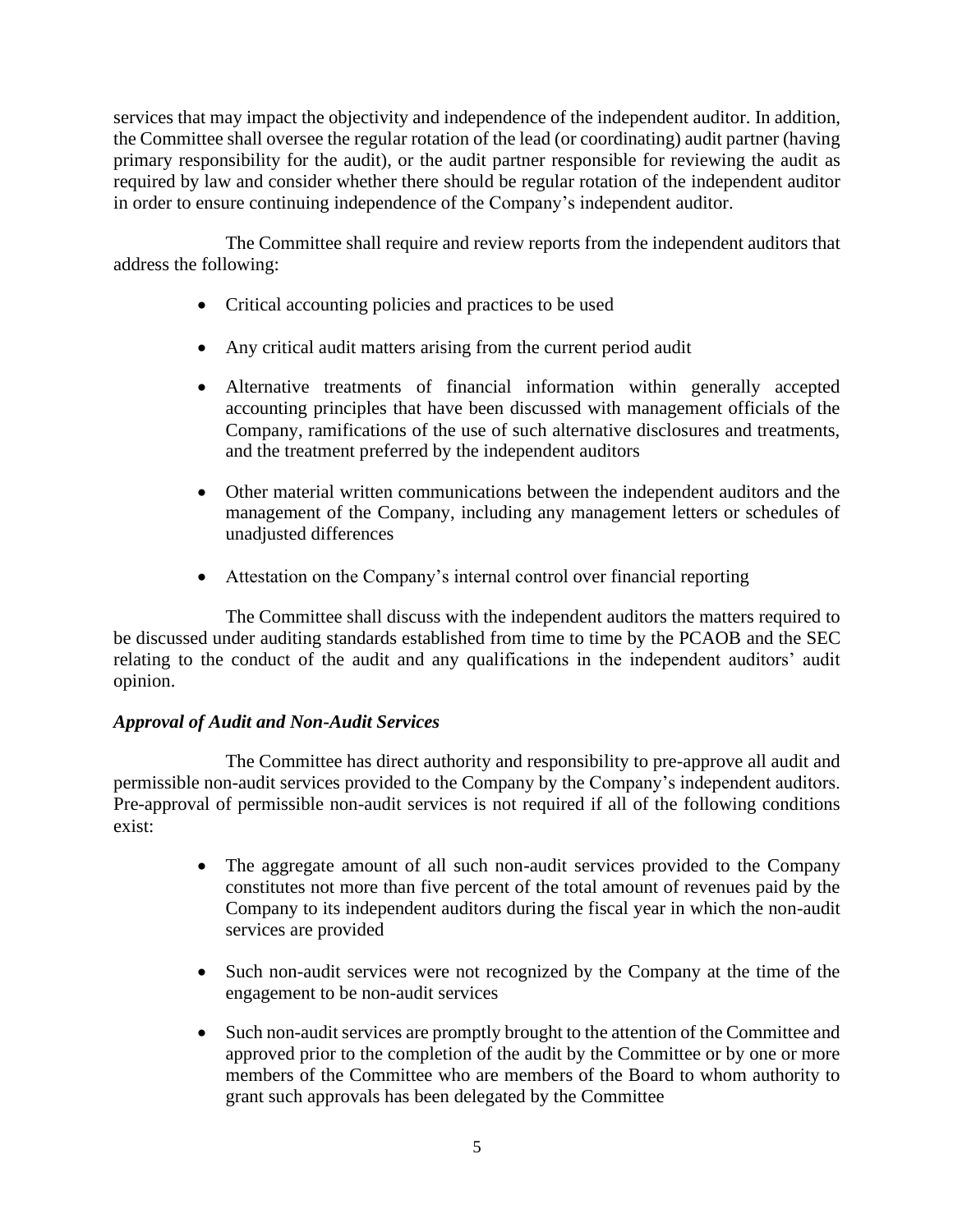The Committee may establish policies and procedures for pre-approving audit and permissible non-audit services by the independent auditors. All pre-approvals of audit and permissible non-audit services granted by the Committee shall be reasonably detailed as to the particular services to be provided and shall not result in the delegation of the Committee's preapproval responsibilities to management. Pre-approvals of services granted by the Committee must not use monetary limits as the only basis for pre-approval and must not provide for broad categorical approvals. Any pre-approval policies or practices adopted by the Committee must be designed to ensure that the Committee knows what particular services it is being asked to preapprove so that it can make a well-reasoned assessment of the impact of the service on the independent auditors' independence.

The Committee may delegate to one or more designated members of the Committee the authority to grant pre-approvals of permissible non-audit services. The decisions of any Committee member to whom authority is delegated under this paragraph to pre-approve permissible non-audit services shall be reported to the full Committee.

Non-audit services provided by the Company's independent auditors shall not include any of the following:

- Bookkeeping or other services related to the accounting records or financial statements of the Company
- Financial information systems design and implementation
- Appraisal or valuation services, fairness opinions, or contribution-in-kind reports
- Actuarial services
- Internal audit outsourcing services
- Management functions or human resources
- Broker or dealer, investment adviser, or investment banking services
- Legal services and expert services unrelated to the audit
- Any other service that the PCAOB determines, by regulation, is impermissible

# *Internal Auditors*

The purpose of the Company's internal audit function is to provide management and the Board with independent, objective assurance regarding accounting matters and internal controls and to improve the Company's operations through the identification of business process improvements and opportunities to minimize risks of fraud and abuse. The Committee has direct authority and responsibility to oversee the internal audit executive.

The Committee has the authority and responsibility to:

• Oversee the internal audit function of the Company, including its personnel,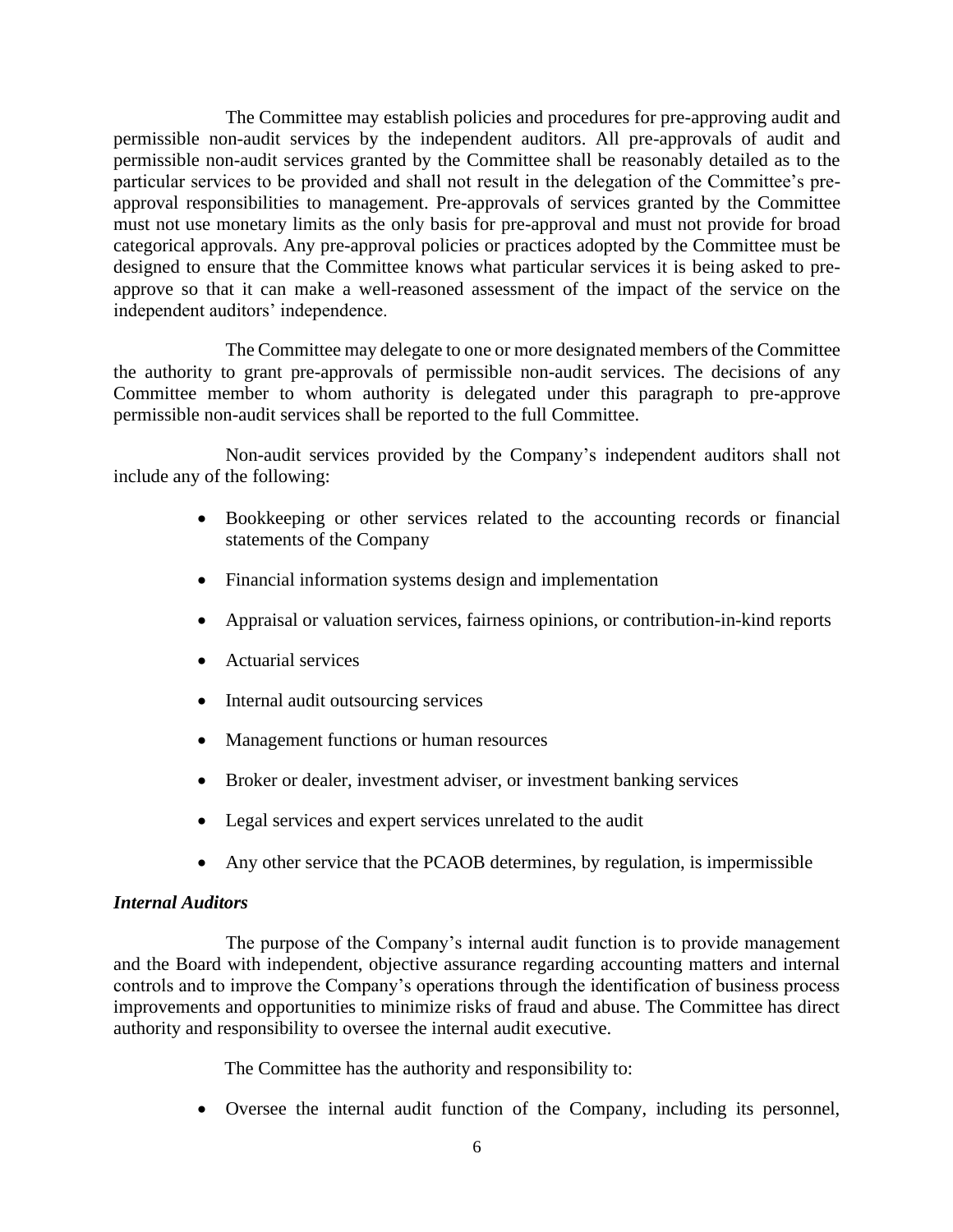resources, organizational structure, and relationship to the Company's overall business objectives

- Review the independence of the internal audit executive
- Review and approve the internal audit plan and schedule
- Review and approve the internal audit budget
- Inquire into whether the internal audit executive has sufficient authority, support, resources, and the necessary access to Company personnel, facilities and records to carry out their work
- Review reports of significant internal audit findings and recommendations and management's corrective action plans
- Meet with the internal audit executive at least quarterly
- Establish and maintain channels for the internal audit executive to communicate directly with the Committee
- Review the performance of the internal audit executive at least annually

### *Internal Controls and Procedures*

Establishing and maintaining the Company's disclosure controls and procedures and internal control over financial reporting is the responsibility of the Company's management. The Committee has the authority and responsibility to oversee the Company's disclosure controls and procedures and internal control over financial reporting and shall consult with the Company's management, the internal audit executive, and independent auditors regarding the adequacy of such internal controls.

### *Disclosure Controls and Procedures*

The Committee shall oversee the Company's management in establishing controls and other procedures that are designed to ensure that information required to be disclosed by the Company in the reports that it files or submits under the Securities Exchange Act of 1934 (the "Exchange Act") is recorded, processed, summarized and reported within the time periods specified in the Exchange Act's rules and forms. Disclosure controls and procedures include, without limitation, controls and procedures designed to ensure that information required to be disclosed by the Company in the reports that it files or submits under the Exchange Act is accumulated and communicated to the Company's management, including the chief executive and chief financial officers, and persons performing similar functions, as appropriate to allow timely decisions regarding required disclosure.

## *Internal Control Over Financial Reporting*

The Committee shall oversee the Company's management in establishing policies and procedures that will provide reasonable assurance regarding the reliability of financial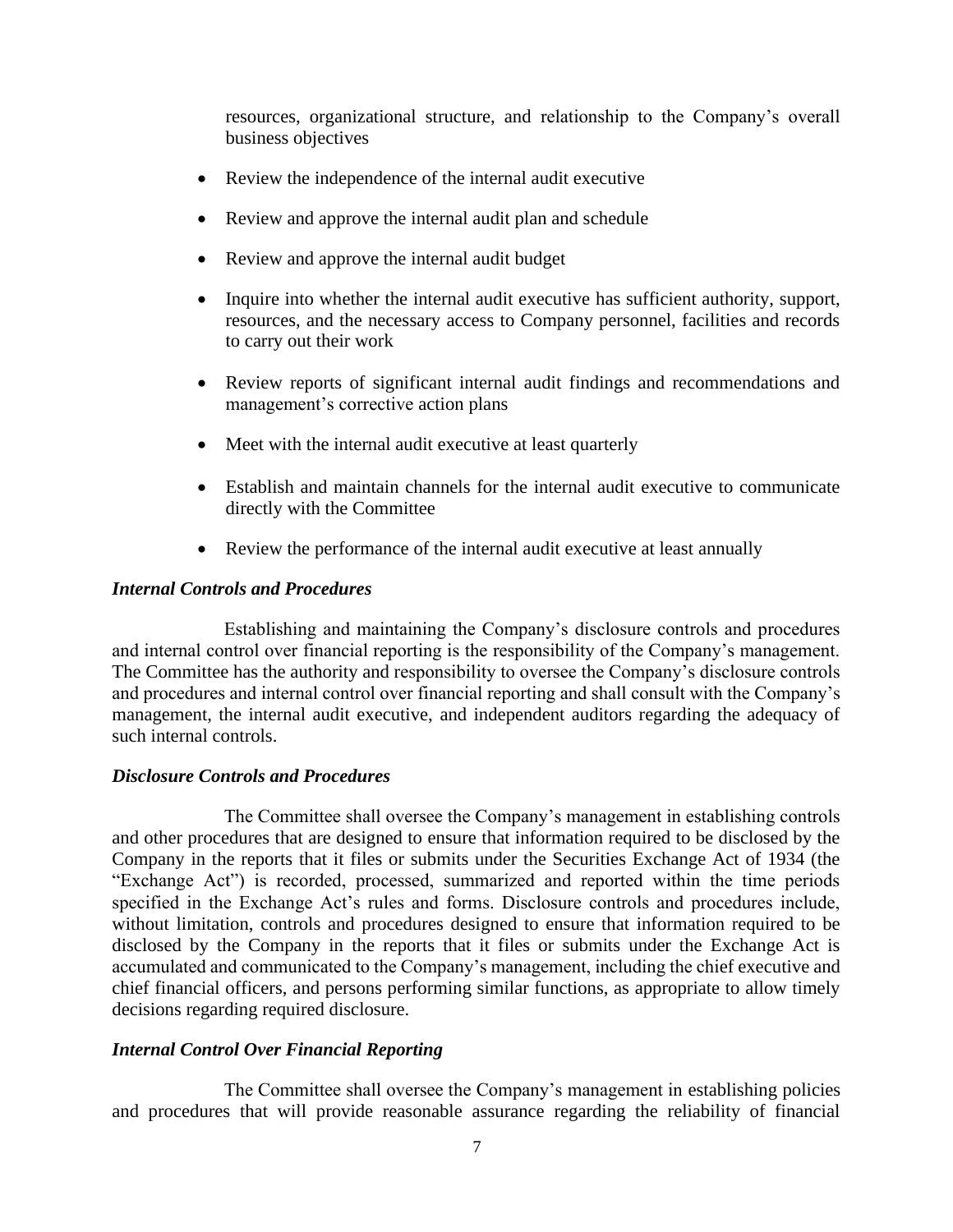reporting and the preparation of financial statements for external purposes in accordance with generally accepted accounting principles, including policies and procedures that:

- Pertain to the maintenance of records that, in reasonable detail, accurately and fairly reflect the acquisitions and dispositions of the assets of the Company
- Provide reasonable assurance that transactions are recorded as necessary to permit preparation of financial statements in accordance with generally accepted accounting principles, and that receipts and expenditures of the Company are being made only in accordance with authorizations of management and directors of the Company
- Provide reasonable assurance regarding prevention or timely detection of unauthorized acquisition, use or disposition of the Company's assets that could have a material effect on the financial statements

# *Management's Internal Control Report*

The Committee shall review management's internal control report to be included in the Company's Form 10-K. This report shall contain:

- A statement of management's responsibility for establishing and maintaining adequate internal control over financial reporting for the Company
- A statement identifying the framework used by management to conduct the required evaluation of the effectiveness of the Company's internal control over financial reporting
- Management's assessment of the effectiveness of the Company's internal control over financial reporting as of the end of the Company's most recent fiscal year, including a statement as to whether or not the Company's internal control over financial reporting is effective. The assessment must include disclosure of any material weaknesses in the Company's internal control over financial reporting identified by management. Management is not permitted to conclude that the Company's internal control over financial reporting is effective if there are one or more material weaknesses in the Company's internal control over financial reporting
- A statement that the independent auditors that audited the financial statements included in the Form 10-K have issued an attestation report on management's assessment of the Company's internal control over financial reporting

# *Transactions With Related Persons*

It is the responsibility of the Company's management to establish appropriate controls and procedures to identify all material transactions with related persons (as defined in SEC Item 404 of Regulation S-K) and to evaluate those transactions for potential conflicts of interest situations on an ongoing basis. All related party transactions must be evaluated and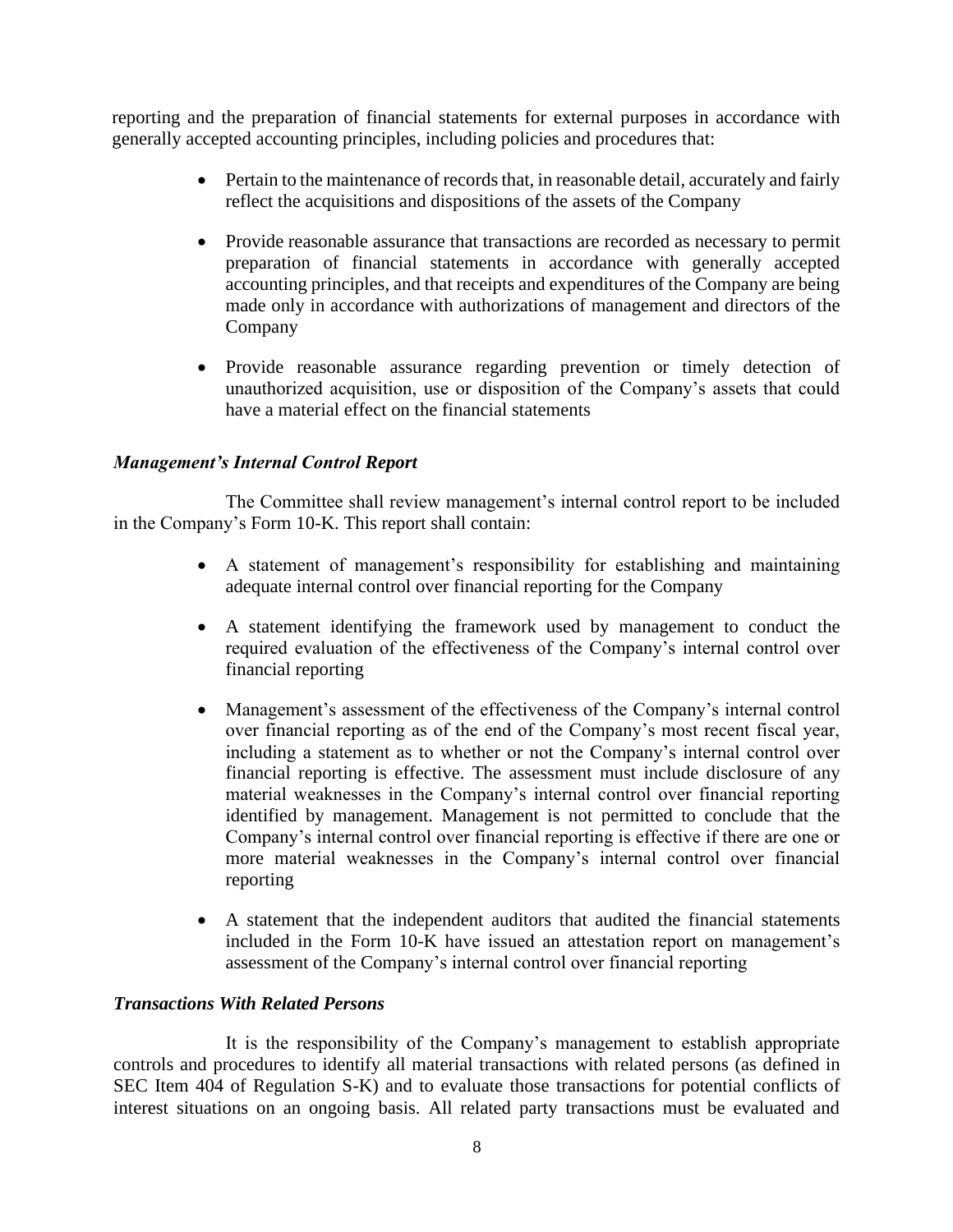approved by the Committee.

# *Code of Ethics for Senior Financial Officers*

The Committee has the authority and responsibility to adopt and maintain a code of ethics for senior financial officers of the Company, including the chief executive officer, chief financial officer, principal accounting officers and persons performing similar functions. The code of ethics shall be reasonably designed to deter wrongdoing and promote:

- Honest and ethical conduct, including the ethical handling of actual or apparent conflicts of interest between personal and professional relationships
- Full, fair, accurate, timely, and understandable disclosure in reports and documents that the Company files with, or submits to, the SEC and in other public communications made by the Company
- Compliance with applicable governmental laws, rules and regulations
- The prompt internal reporting of violations of the code to an appropriate person or persons identified in the code
- Accountability for adherence to the code

The code must provide for an enforcement mechanism to be administered by the Committee that ensures prompt and consistent enforcement of the code, protection for persons reporting questionable behavior, clear and objective standards for compliance, and a fair process for determining violations. Any waivers of the code for directors or executive officers shall be evaluated by the Committee and submitted to the Board for consideration.

# *Procedures for Handling Complaints*

The Committee shall establish procedures for the receipt, retention and treatment of complaints received by the Company regarding accounting, internal accounting controls or auditing matters, and the confidential, anonymous submission by employees of the Company of concerns regarding questionable accounting or auditing matters, including the following:

- Fraud or deliberate error in the preparation, evaluation, review, or audit of any financial statement of the Company
- Fraud or deliberate error in the recording and maintaining of financial records of the Company
- Deficiencies in or noncompliance with the Company's internal accounting controls
- Misrepresentation or false statement to or by a senior officer or accountant regarding a matter contained in the financial records, financial reports, or audit reports of the Company
- Deviation from full and fair reporting of the Company's financial condition